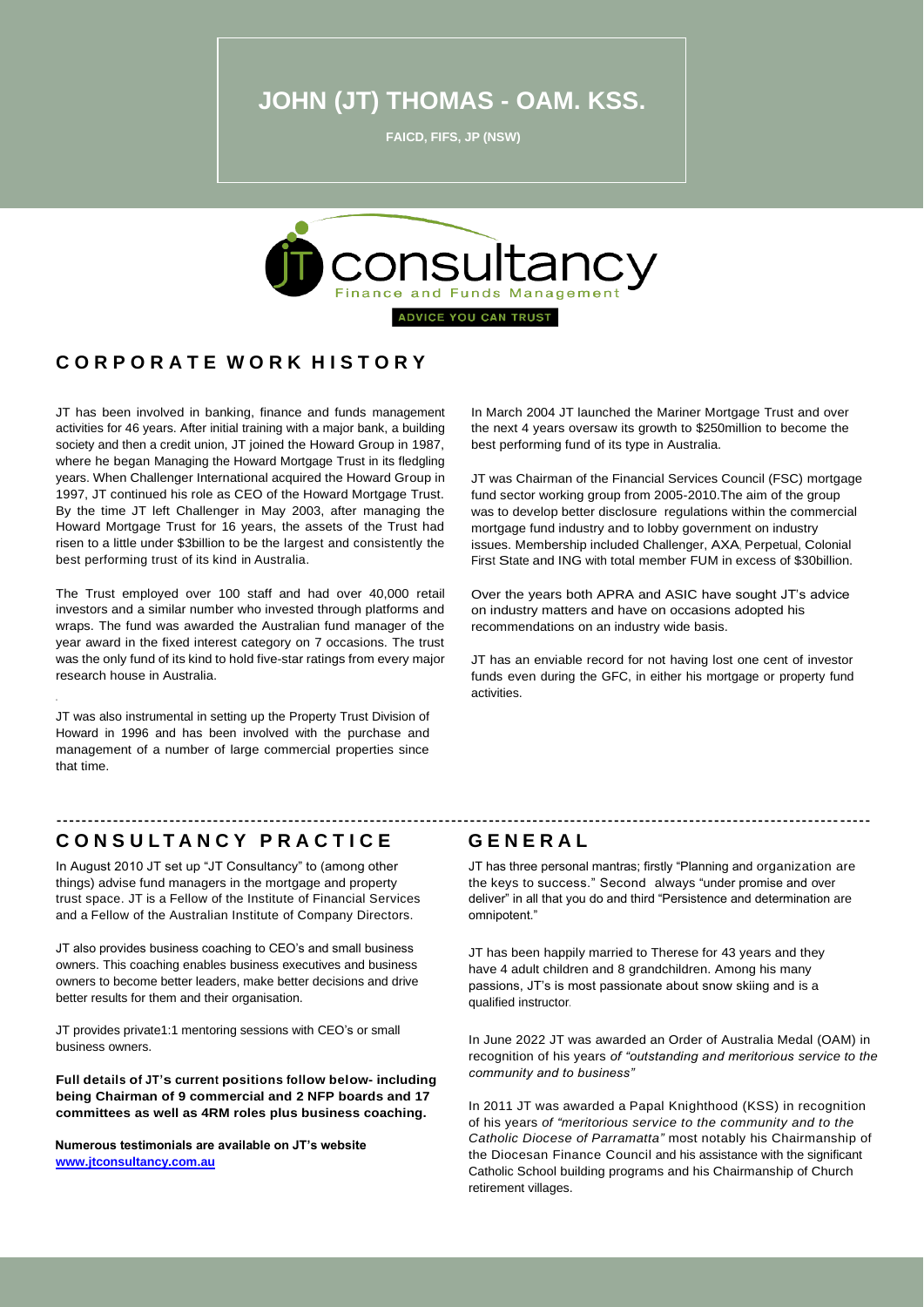# **F O R M E R C L I E N T S I N C L U D E**

**ARAP Pty Limited Australian Catholic University Australian National Mortgage Fund Bamford Partners Broad Securities Capital One Catholic Diocese of Parramatta Chris O'Brien Lifehouse at RPA Endstate FAMI Forbes Wealth Hodgson Faraday Juvenile Diabetes Research Foundation Morgan's Coffee Prout Partners Provident Capital Rochford Shakespeare Haney Securities Strategic Advisory The Executive Connection Yarmouth Real Estate Investments**

## **C U R R E N T F O R - P R O F I T C L I E N T S**



**JT Consultancy (including business coaching)** Chairman and Chief Executive [www.jtconsultancy.com.au](http://www.jtconsultancy.com.au/)



**FC Capital and FC Funds Management** Chairman of both Boards Chairman of the Credit Committee Chairman of the Compliance Committee Chairman of the risk committee

Responsible Manager under AFSL <http://www.fccapital.com.au/>

**FINSTRO** 

**FINSTRO Global Holdings (US) and Finstro (Aus)** Chairman of both Board and Credit Committee Chairman of the Risk and Compliance Committees [www.finstro.com.au](http://www.finstro.com.au/)



**MSQUARED Capital Pty Ltd and MSQUARED Capital Funds Management Pty Ltd** Chairman of both Boards Chairman of the Credit Committee Chairman of the Compliance Committee Responsible Manager under AFSL [www.msqcapital.com.au](http://www.msqcapital.com.au/)



**Acceler8 Capital Pty Limited** Chairman of the Board Chairman of the Credit Committee Chairman of the Compliance Committee [www.acceler8capital.com.au](http://www.acceler8capital.com.au/)



**Jupiter Investment Asia** Independent Advisor to the Board-For the Australian markets [www.jupiter-ia.com](http://www.jupiter-ia.com/)



**Moshav Financial** Chairman of the Compliance Committee Responsible Manager under AFSL [www.moshavfinancial.com.au](http://www.moshavfinancial.com.au/)



**Princeton Mortgages** Chairman of the Credit Committee Chairman of the Compliance Committee



**One Investment Group** Responsible Manager under ACL [www.oneinvestment.com.au/](http://www.oneinvestment.com.au/)



**Vestyn Capital Pty Limited**  Chairman of the Credit Committee Chairman of the Investment Committee [www.vestyncapital.com.au](http://www.vestyncapital.com.au/)